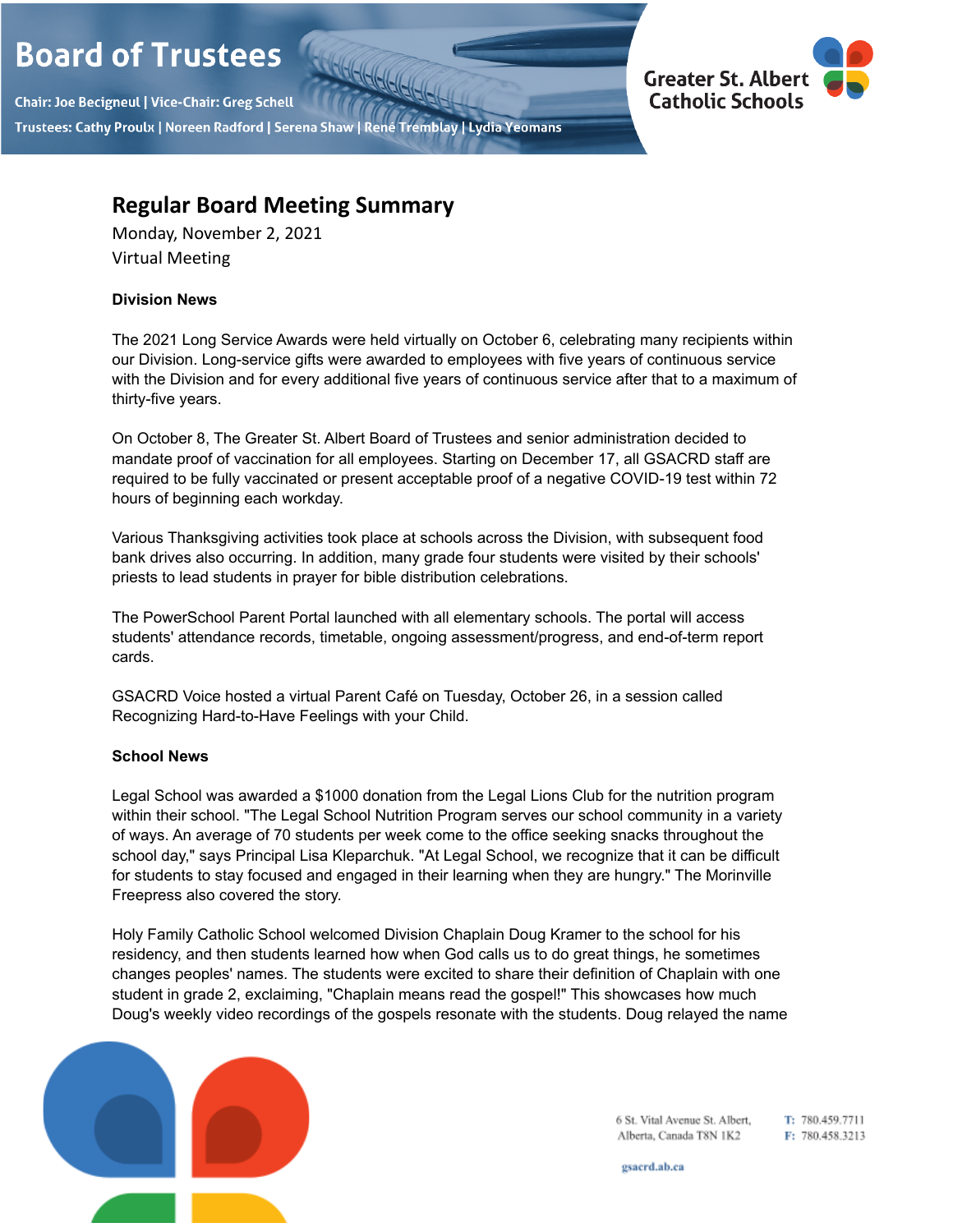

changes of Abram to Abraham and Sarai to Sarah in the Old Testament and Simon to Peter in the New Testament, which related so well to the school's name change from Vital Grandin to Holy Family. The schools are also working hard to gather donations for the food bank, and hope to Scare Hunger Away with their Halloween foodbank campaign.

École Secondaire St. Albert Catholic High School raised \$12,000 during their annual Light the Night walk, raising funds to support Leukaemia and Lymphoma. Both students and staff gathered together to complete the 5km walk. In addition to this fundraiser, students donated more than 260 pairs of new and gently used shoes/boots to the Bissel Centre.

École Secondaire St. Albert Catholic High School also held a very successful food drive, Fed by Feehan, recognizing Mr. Feehan's love for charity and social causes within the school. Vincent J Maloney Catholic Junior High School students also supported this fundraiser, and both schools brought in more than 2600 items for the local food bank. These events focused on three corporal acts of mercy: visiting the sick, clothing the naked, and feeding the hungry.

Albert Lacombe Catholic Elementary School students participated in the 11th annual Take Me Outside Day on Wednesday, October 20. Students joined in various activities, including an environmental sing along with Remy Rodden, mindful breathing, a silent hike, and a sharing circle with a talking stick.

École Father Jan Catholic School students accepted the Thanksgiving Challenge and brought in more than 779 items for the local food bank.

Students from Neil M. Ross Catholic School are collecting socks for the Hope Mission. Students can fill their class socks with a heart to see how full of love they can make their socks for each pair of socks donated.

École Secondaire Sainte Marguerite d'Youville is featured on The United Way Website for their past "Make Your Mark" project. This project entailed creating a short documentary on what poverty looks like in St. Albert and how students could make their mark on poverty. Students also fundraised throughout the past year to raise funds for the Food Bank, Gianna Centre, and Youth Empowerment.

The St. Albert Parish and St. Gabriel Education Centre and Trustee Shaw collected food for the Paul Band and Alexis Reserve in the Lac St. Anne parish. St. Gabriel Education Centre also held a Thanksgiving celebration with Father Ignacy, serving lunch to staff and students. St. Gabriel Education Centre now has access to their new parking lot, which has made their staff and students very happy!

St. Gabriel Education Centre established a School Council for the first time, with seven parents